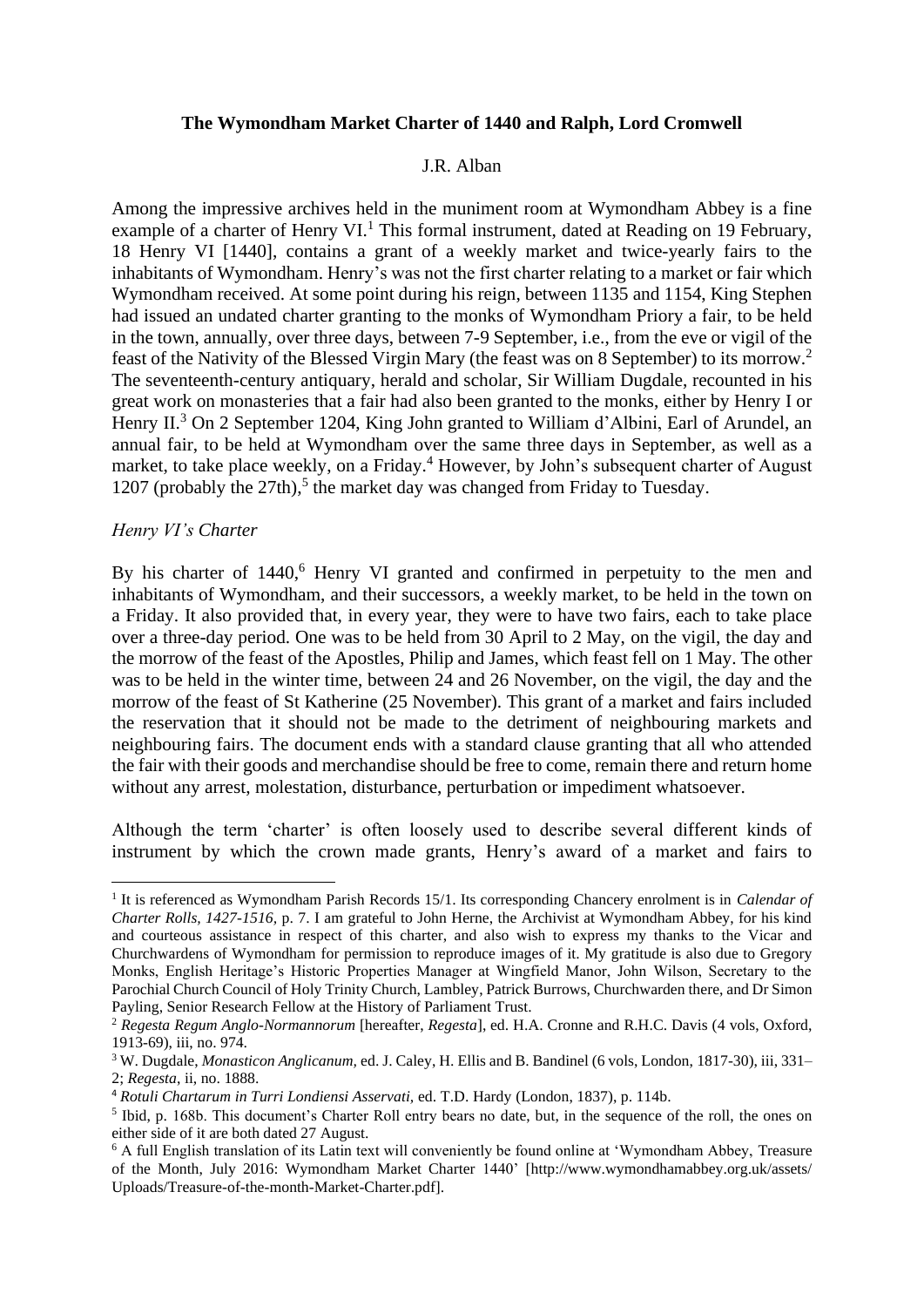Wymondham, was indeed by royal charter and not by the more commonly issued royal letters patent. As a charter, this document was much more formal and lavish than letters patent.<sup>7</sup> Whereas letters patent were always witnessed solely by the king himself, charters contained a long list of witnesses, in keeping with the conventional formality of this document type. The witnesses in the Wymondham charter were all of high social standing and close to the monarch. They included the king's uncle, Cardinal Henry Beaufort, Bishop of Winchester; the two archbishops, Henry Chichele, Archbishop of Canterbury, and John Kempe, Archbishop of York; the king's Chancellor, John Stafford, Bishop of Bath and Wells, William Alnwick, Bishop of Lincoln, and William Aiscough, Bishop of Salisbury; Humphrey, Duke of Gloucester, the king's uncle, and Richard, Duke of York; Henry Percy, Earl of Northumberland and William de la Pole, Earl of Suffolk; Ralph, Lord Cromwell, the Treasurer, and Walter, Lord Hungerford, barons; and Master William Lyndewode, Keeper of the Privy Seal.<sup>8</sup> The list ends with the formulaic *et aliis* ('and others').

The charter is written in Latin on a sheet of parchment measuring 405mm x 225mm.<sup>9</sup> Hanging from it, on blue and white silk cords, is Henry VI's pendent Great Seal, in green wax, measuring 115mm in diameter. Green wax was usually used in connexion with royal grants in perpetuity ('evergreen').<sup>10</sup> The colours of the sealing cords may also possibly have some significance, as blue and white were the Lancastrian livery colours. However, one should perhaps not set too much store by this, as other near contemporary examples show the frequent use of other cord colours, especially red and green. <sup>11</sup> The seal is in reasonably good condition, although it has suffered some slight damage at points around its circumference, mainly to the lower left side. Because of the charter's enclosure of wood and glass, the obverse of the seal is not currently viewable. However, near contemporary impressions of the same seal indicate that it would, on its obverse, typically depict the king in majesty, seated on a throne.<sup>12</sup>

<sup>7</sup> For the differences between royal charters and royal letters patent, see, for example, H. Hall, *Studies in English Official Historical Documents* (Cambridge, 1908), pp. 235-44; and *A Formula Book of English Official Historical Documents, Part i: Diplomatic Documents*, ed. H. Hall (Cambridge, 1908), pp. 24-7, 53-60.

<sup>8</sup> Lyndewode subsequently became Bishop of St David's, 1442-6 (R. H. Helmholz, 'Lyndwood, William (*c.*1375- 1446), Administrator, Ecclesiastical Lawyer, and Bishop of St David's', *Oxford Dictionary of National Biography* [hereafter, *ODNB*], Oxford University Press, 2004, online edn, May 2006 [http://www. oxforddnb. com/view/ article/17264]).

<sup>&</sup>lt;sup>9</sup> It is currently kept in a glazed, wooden frame measuring 520 mm x 485 mm.

<sup>&</sup>lt;sup>10</sup> E.A. New, *Seals and Sealing Practices* (London, 2010), p. 41; N. Vincent, 'The Seals of King Henry II and his Court', *Seals and their Context in the Middle Ages,* ed. P. Schofield (Oxford, 2015), p. 12.

<sup>&</sup>lt;sup>11</sup> For example, red and green appear on a seal of 1442 attached to royal letters patent granting the Priory of St Michael's Mount and other properties to King's College, Cambridge (King's College Archives, KCE/134), while blue and green were used on Henry's charter to Norwich of 1452 (Norfolk Record Office [hereafter, NRO], NCR Case 26a/16). For a more detailed discussion of sealing cord colours, see J.R. Alban, 'Royal Livery Colours and Fifteenth- and Sixteenth-Century Sealing Cords in Norfolk Archives', *The Norfolk Standard. Magazine of the Norfolk Heraldry Society,* 3rd series, iii, part 16 (September 2013), 731-6.

<sup>&</sup>lt;sup>12</sup> Four identical, near contemporary impressions in the NRO (NCR Case 26 $a/16$ , NCR Case 26 $f/3-5$ ) and one in the King's Lynn Borough Archives (KL/C 2/35) show the following design on the obverse: within a triple gothic canopy, the king is enthroned, crowned with a crown of three points fleury and wearing flowing dress. In his right hand is a long sceptre and in his left hand is an orb with a long shaft, terminating in a cross. His feet rest on a pediment flanked by two lions sejant, facing inwards. On each side of the king is a gothic canopied alcove, each of which contains a shield of arms, France and England quarterly, each shield supported on a stand topped with a fleur-de-lis. On the outer side of both alcoves, within a niche, is a small figure in armour, each bearing a banner, the one on the dexter side with a banner of the arms of France and England quarterly, the one to sinister with a banner of St George. The black letter legend reads HENRICUS : DEI : GRACIA : REX : FRANCIE : ET : ANGLIE : ET : DOMINUS : HIBERNIE. See also W. de Gray Birch, *Catalogue of Seals in the Department of Manuscripts at the British Museum* (6 vols, 1887-1900), i. 35.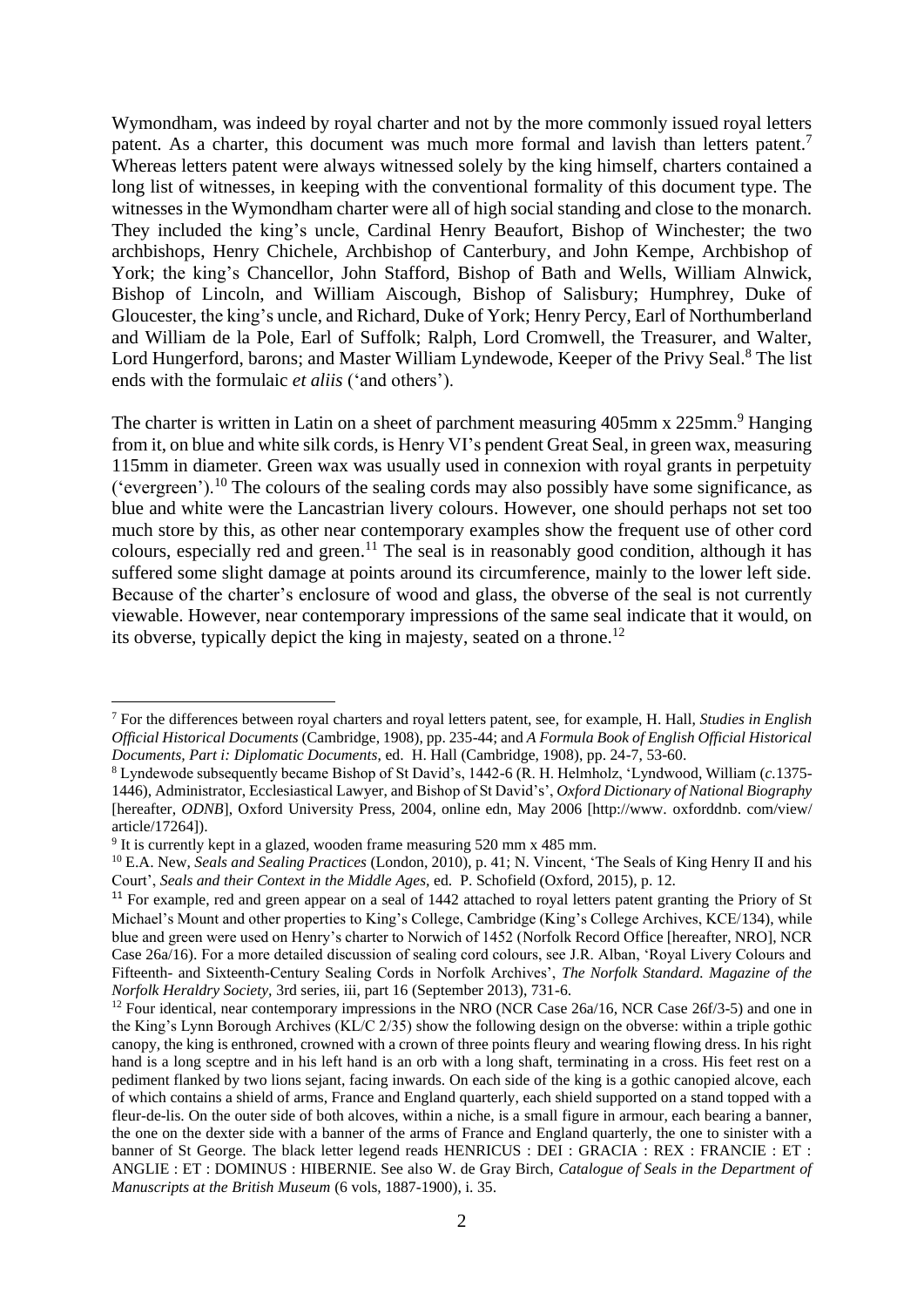The visible reverse of the seal on the Wymondham charter, as expected, portrays the king in armour, wearing a great helm, with mantling and topped with a crest of a crowned lion statant, on a cap of maintenance. He holds a chained sword in his right hand and bears a shield with the royal arms, France and England quarterly. He is riding a caparisoned horse which is galloping to the right. The legend, in black letter, reads HENRICUS : DEI : GRACIA : REX : FRANCIE : ET : ANGLIE : ET : DOMINUS : HIBERNIE ('Henry, by the grace of God, King of France and England, and Lord of Ireland').

At the end of the bottom line of the text and following on from it are two further pieces of writing. The first, which reads *per breve de privato sigillo* ('by writ of Privy Seal'), is a note of warranty. This was not an integral part of the charter itself, but indicated the authority by which the Chancery issued it, in this case, by writ of Privy Seal.<sup>13</sup> Such notes of warranty sometimes additionally specified the person at whose request (*ad instanciam*) the king had made grant, but in this case, unfortunately, no-one is mentioned.<sup>14</sup>

Inserted in the lower, right-hand corner of the document is the surname 'Stopyndon', which refers to the Chancery clerk who was principally responsible for the charter, in this case, the Keeper of the Rolls of Chancery. Master John Stopyndon occupied that office from 1438 to 1447. He also held, at different times, several ecclesiastical livings, including East Hendred in Berkshire, the Kentish ones of Gillingham, Minster in Thanet and Wickhambreaux, and was a canon of York and of St Stephen's Chapel, Westminster. In May 1433, he was appointed Archdeacon of Colchester, but resigned in April 1440, before being collated as Archdeacon of Dorset in July of that year. He made his will in October 1442, died in the summer of 1447 and was buried in the church of St Dunstan-in-le-West, in Fleet Street, London. 15

# *The Decoration of the Charter*

The charter is lavishly decorated, with a high quality of workmanship. Elaborate pen and ink embellishment occurs in the enlarged initial letter 'H' of *Henricus* and in the strapwork letters of the top line of the charter's text, which have elongated ascenders, ornately garnished with subtle patterns of leaves, stems and delicate tracery, giving a striking overall impact.<sup>16</sup> Prominent among the decorations of the initial 'H' are two stylised money purses which hang

<sup>&</sup>lt;sup>13</sup> For the processes employed by the royal Chancery for issuing instruments under the Great Seal, see H. C. Maxwell Lyte, *Historical Notes on the Use of the Great Seal of England* (London, 1926), *passim;* V.H. Galbraith, *An Introduction to the Use of the Public Records* (Oxford, 1934); *idem*, *Studies in the Public Records* (London, 1948), pp. 73-4.

<sup>14</sup> Maxwell Lyte, *Historical Notes on the Use of the Great Seal*, pp. 151-4.

<sup>&</sup>lt;sup>15</sup> To date, little has been written about John Stopyndon. M. Richardson noted in 'Early Equity Judges: Keepers of the Rolls of Chancery, 1415-47', *American Journal of Legal History*, xxxvi, no. 4 (1992), 441-2, that 'the protective, self-effacing posture of the professional bureaucrat has meant that we know next to nothing of the men who administered the Chancery' in the first half of the fifteenth century, thus studies have been made of 'only those Keepers ... who were promoted to a bishopric', a point borne out by the case of William Lyndewode, Keeper of the Privy Seal, who appears in the charter as one of its witnesses. However, see J. Le Neve, *Fasti Ecclesiae Angliae,* ed. T.D. Hardy (3 vols, Oxford, 1854), ii. 340, 639; A. Hanham, *John Benet's Chronicle, 1399-1462: An English Translation with New Introduction* (Basingstoke, 2016), p. 23; E. Boswell, *The Ecclesiastical Division of the Diocese of Bristol, Methodically Digested* (Sherborne, 1826), p. 14. By the sixteenth century, the office of Keeper of the Rolls had evolved into the judicial one of Master of the Rolls, who is nowadays the second most senior judge in England and Wales. However, the office-holder preserved his clerical functions, as the nominal head of the Public Record Office, until the Public Records Act, 1958 transferred responsibility for it to the Lord Chancellor, although the Master of the Rolls still retains responsibility for the oversight of manorial records.

<sup>&</sup>lt;sup>16</sup> For comparable descriptions of such work, see E.A. Danbury, 'The Decoration of the Doncaster Borough Charters', *Doncaster. A Borough and its Charters,* ed. B.J. Barber (Doncaster, 1994), pp. 26-46.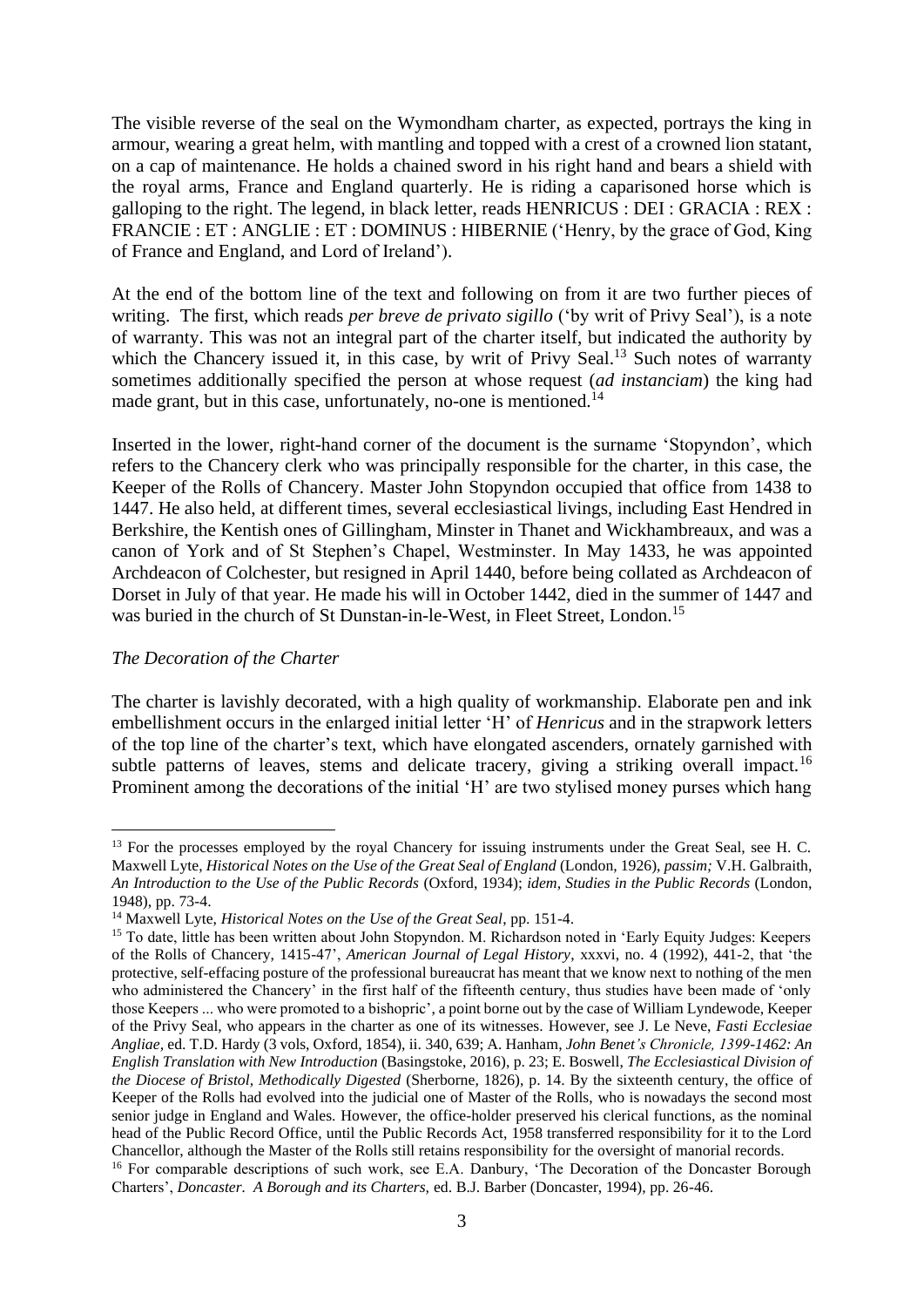from the finials of the ascender. The initial letter 'D' in the title *Dominus Hibernie* in the top line is embellished with two scrolls bearing the words, in Anglo-Norman French, *Nay ie droit* ('Have I not [the] right?'). This was the motto of Ralph, third Baron Cromwell, while the purses which hang from the letter 'H' were his personal badge, which was intended to reflect his status and power as Treasurer of England, an office which he held from 1433 to 1443. Cromwell appears in the list of witnesses to the charter, but why of all the witnesses should it be *his* motto and badge which appear at its head? Two of the other witnesses, William Alnwick, a former Bishop of Norwich (1426-36), and William de la Pole, Earl of Suffolk, had connexions with Norfolk, but Cromwell's links with the county, and especially with Wymondham, were by far the strongest. In light of this, it would perhaps not be unreasonable to think that Cromwell may have played a personal part in effecting the issuing of the grant. The motto and badge, and their significance, will be discussed in more detail below, but first, let us consider Ralph, Lord Cromwell himself.

# *Ralph, Lord Cromwell*<sup>17</sup>

Ralph Cromwell, third Baron Cromwell (*c*. 1393-1456) was a prominent English politician and diplomat. He was born, possibly in Lambley, Nottinghamshire,<sup>18</sup> the son of the second Baron Cromwell, also Ralph, and his wife Joan Grey. The family took their name from Cromwell (Crumwell) in Nottinghamshire and, by the late fourteenth century, they were firmly established in that county and in Lincolnshire, through a series of judicious marriages. In his youth, Cromwell was attached to the household of Henry V's brother, Thomas, Duke of Clarence, and saw military service with him in France and Aquitaine in 1412-13. He appears to have participated in the Agincourt campaign and in the invasion of Normandy in 1417, and became captain of Harfleur in 1421. He was one of the negotiators of the Treaty of Troyes in 1420 and, shortly afterwards, embarked on a successful diplomatic and administrative career under Henry VI, so much so, that, in 1433, he was appointed Treasurer of England, an office which he was to hold until 1443. During this period, he was one of the most powerful men in the kingdom and accumulated the great wealth, which, among other things, allowed him to embark upon major building projects at Tattershall Castle, Lincolnshire, Collyweston, Northamptonshire, and Wingfield Manor at South Wingfield, Derbyshire. Moreover, works on his collegiate church at Tattershall were initiated during his lifetime, but not completed until long after his death, while, under the terms of his will, he provided for the rebuilding of the church at Lambley after his decease. <sup>19</sup> All these works were intended to be a reflection of his wealth, power and prestige, both as a great lord and as Treasurer of England.

<sup>&</sup>lt;sup>17</sup> Fuller biographical details will be found in A. C. Reeves, 'Cromwell, Ralph, third Baron Cromwell (1393?-1456)', *ODNB*, online edn, Jan. 2008 [http://www.oxforddnb.com/view/article/6767]; R.L. Friedrichs, 'Ralph, Lord Cromwell and the Politics of Fifteenth-Century England', *Nottingham Medieval Studies,* xxxii (1988), 207- 27, which summarises her postgraduate dissertation, 'The Career and Influence of Ralph, Lord Cromwell, 1393- 1456' (Columbia University, PhD thesis, 1974).

<sup>&</sup>lt;sup>18</sup> His birthplace is unknown, but a possible suggestion occurs in H. Gill, 'A Local Patron of Architecture in the Reign of Henry VI', *Transactions of the Thoroton Society*, xix (1915), 105-40.

<sup>&</sup>lt;sup>19</sup> T. Avery, *Tattershall Castle* (revd edn, National Trust, Swindon, 2004); entry for 'Tattershall Castle, Lincolnshire and Ralph, Lord Cromwell', in A. Emery, *Greater Medieval Houses of England and Wales, 1300- 1500: Volume 2, East Anglia, Central England and Wales* (Cambridge, 2000), pp. 308-16, 449-59; M.K. Jones, 'Collyweston: an Early Tudor Palace', *England in the Fifteenth Century,* ed. D. Williams (Woodbridge, 1987), pp. 129-41; A. Emery, 'Ralph, Lord Cromwell's Manor at Wingfield (1439-*c.* 1450): its Construction, Design and Influence', *Archaeological Journal,* cxlii (1985), 276-39; M. W. Thompson, 'The Construction of the Manor at South Wingfield, Derbyshire', *Problems in Economic and Social Archaeology*, ed. G. de G. Sieveking, I. H. Longworth, and K. E. Wilson (London, 1976), pp. 417-37; Historic England listing, 'Wingfield Manor: a Medieval Great House' [https://historicengland.org.uk/listing/the-list/list-entry/1014829]; S. Badham, 'Patterns of Patronage: Brasses to the Cromwell-Bourchier Kinship Group', *Transactions of the Monumental Brass*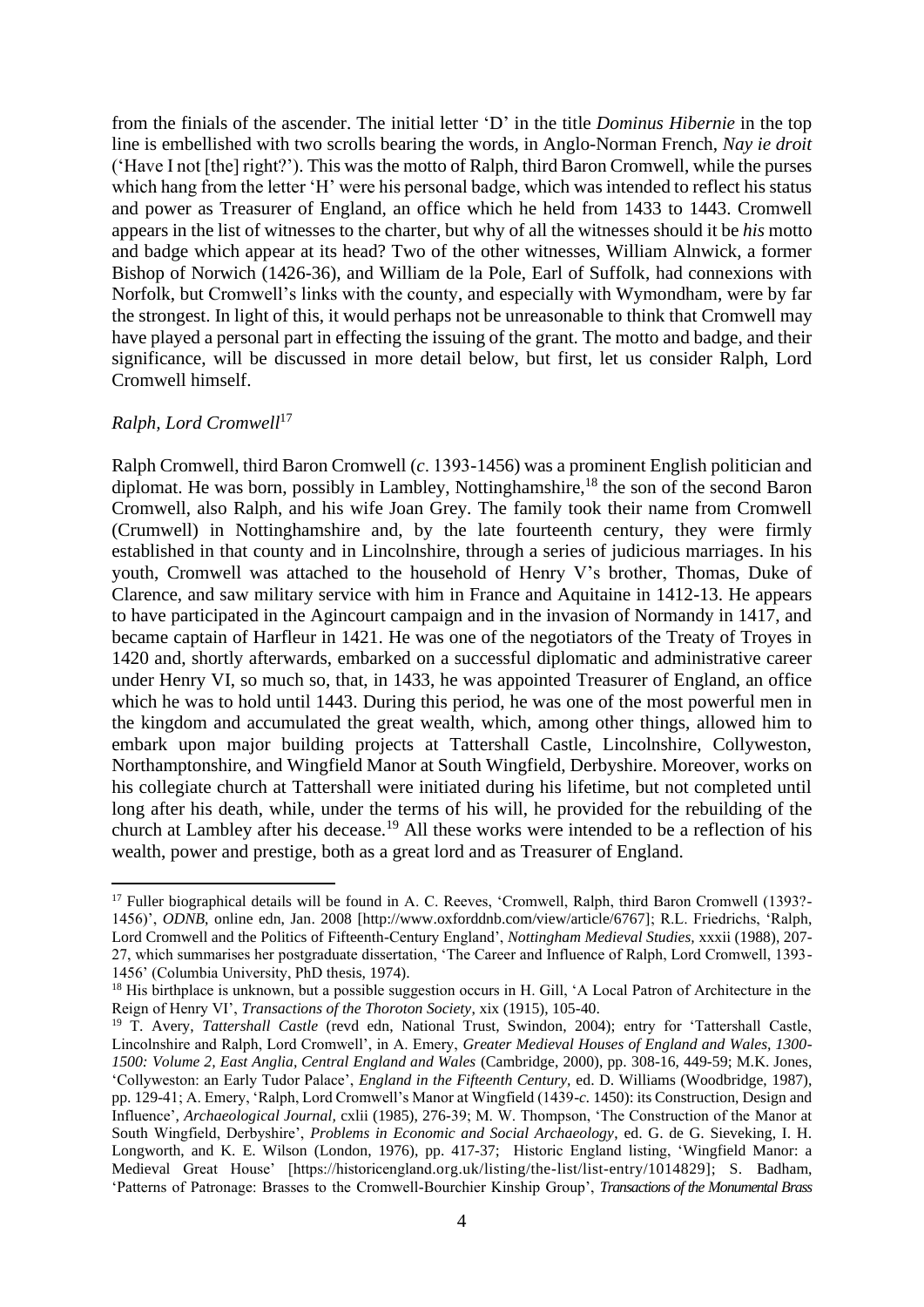Cromwell married, before 1433, Margaret (d. 15 September 1454), the daughter of John, Lord Deincourt, although there was no issue from this union and, on his death, the barony fell into abeyance between his two nieces, the daughters of his only sister, Maud. Ralph, Lord Cromwell died at Wingfield on 4 January 1456 and his last will, dated 18 December 1451 at Collyweston, with a codicil of 29 September 1454, was proven on 21 February 1456.<sup>20</sup> He was buried in Tattershall and the tomb of him and his wife, with its now damaged monumental brass, stands in the collegiate church there, which was completed many years after his death. $^{21}$ 

#### *Ralph, Lord Cromwell's Connexion with Wymondham*

Although Ralph, Lord Cromwell's main residences were at Tattershall, Wingfield and Collyweston, he also had extensive estates in Norfolk, where he was a major land-holder. These included manors in Attleborough, Babingley, Banham, Besthorpe, Buckenham, Denton, Eccles, Ellingham, Gasthorpe, Hethersett, Tibenham and Wymondham. Other interests included a fourth share in the Tolbooth at Lynn and advowsons in Attleborough, Congham (two), Denton, Hethersett, Stanhoe, and Tasburgh*.* 22

Together with Sir John Clifton of New Buckenham, Ralph, Lord Cromwell was one of the two chief manorial lords in Wymondham. <sup>23</sup> His large manor there, known, since his grandfather's time, as Cromwell's Manor, or Wymondham Cromwells, contained, as Blomefield remarked, 'a third part of Wimondham, with a third part of the leet, which extended over part of the hamlets of Norton, Sutton, Watlefield, and Silfield. This manor fell to the share of the Bernaks ... and passed from them to Sir Ralf Cromwell, Knt. whose name it still bears'.<sup>24</sup>

*Society,* xvii (2007), 423-52; A. Hamilton Thompson, *Tattershall: the Manor, the Castle, the Church* (Lincoln, 1928); R. Marks, 'The Re-building of Lambley Church, Nottinghamshire in the Fifteenth Century', *Transactions of the Thoroton Society*, lxxxvii (1983), 87-9.

<sup>&</sup>lt;sup>20</sup> Testamenta Eboracensia. A Selection of Wills from the Registry at York, Part ii, ed. J. Raines, Publications of *the Surtees Society*, xxx (Durham, 1855), pp. 196-200. See R.L. Friedrichs, 'The Last Two Wills of Ralph, Lord Cromwell', *Nottingham Medieval Studies*, xxxiv (1990), 93-112; S.J. Payling, 'The "Grete Laboure and the Long and Troublous Tyme": the Execution of the Will of Ralph, Lord Cromwell, and the Foundation of Tattershall College', *The Fifteenth Century, xiii, Exploring the Evidence: Commemoration, Administration and the Economy,*  ed. L. Clarke (Woodbridge, 2014), pp. 1-29. See also NRO, NRS 18577, 33E2.

 $21$  Cromwell had been personally involved in the endowment of the church with its collegiate status. By letters patent of 14 July 1439, he, together with the Bishops of Winchester and Lincoln, William Paston and several others, was licensed 'to transform the church of Tateshale into a collegiate church of seven chaplains, six secular clerks and six choristers ... and to erect an almshouse for thirteen poor persons of either sex' (*Calendar of Patent Rolls, 1436-41,* p. 292). In the event, the construction of the church, on the site of the previous one, which was demolished, did not begin until after his death, and was not completed until around 1500. See note 19 above.

<sup>22</sup> NRO, NRS 18577, 33 E 2; NNAS G1/1/9; F. Blomefield, *An Essay towards a Topographical History of the County of Norfolk* (11 vols, London, 1805-10), i. 252, 374-5, 503-4; ii. 482, 500; v. 23-4, 212, 411; viii, 389, 534; ix. 54, 295; x. 381, 384-5.

<sup>23</sup> They were described as *'Radulphi domini de Crumwell et de Tateshale ac Johannis Clifton militis capitalium dominorum predicte ville de Wymondham'* ('Ralph, Lord of Cromwell and Tattershall, and John Clifton, knight, chief lords of the said vill of Wymondham') in the indenture of agreement made on 27 January 1446 for the building of the new West Tower at Wymondham Priory church (Wymondham Abbey Muniment Room, Wymondham Parish Records 9/1/6).

<sup>&</sup>lt;sup>24</sup> Blomefield, *Norfolk*, ii. 500, with further information at ibid, i. 374. Before Ralph, the first Baron Cromwell acquired it by marriage in the mid fourteenth century, the manor had previously been called Bernak's Manor. Wymondham is the largest parish in Norfolk, outside the area of the Fens, so a manor occupying a third of it, as Blomefield suggested, was a substantial one.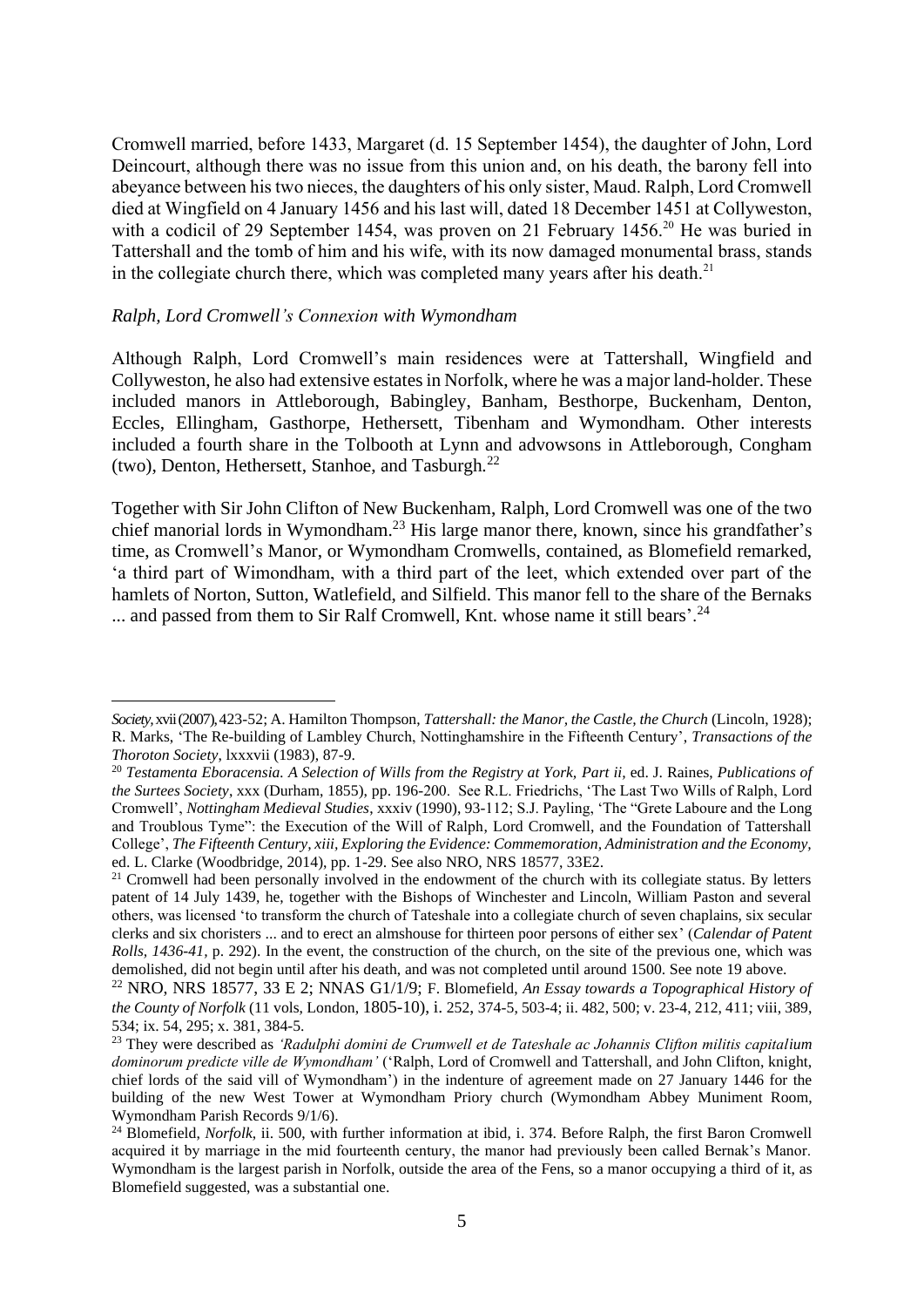Previously forming part of the estates of the de Tattershall family, which extended over several counties, this Wymondham manor (and others in Norfolk, including ones in Attleborough, Buckenham and Hethersett) had, after the death of Joan de Tattershall in 1329, come by remainder into the hands of Sir William de Bernak (1278-1339), in right of his wife, Alice de Driby (*c*.1284-1341), <sup>25</sup> the daughter of Sir Robert de Driby and Joan de Tattershall. It subsequently passed to their second son, Sir John de Bernak (*c.*1305-46) and his wife, Joan Marmion (*c.* 1313-61), and thence to their daughter, Maud (*c.* 1337-1419). In around 1360, she married Sir Ralph Cromwell, first Baron Cromwell (d. 1398), who, according to Blomefield, held it 'of the King *in capite*, as parcel of the barony of Tateshall' and in right of his wife.<sup>26</sup> Having come into the possession of the first Baron Cromwell by this means, the manor then descended to his son, Ralph, the second Baron (1368-1417), and, eventually, to his son, Ralph, Lord Cromwell, the Treasurer.

While Ralph, the third Lord Cromwell held extensive estates in Norfolk, the greater part of his time was spent elsewhere, either in connexion with his duties as Treasurer, or at his principal residences at Tattershall, Collyweston and Wingfield. The day to day administration of his Norfolk properties was left in the hands of the lord's officials, men such as Thomas Wederby, his receiver in the county of Norfolk, John de Mukelfeld, his reeve in Wymondham, Henry Tapulton, his reeve in Hethersett, or William Veske, his bailiff in Buckenham and Besthorpe.<sup>27</sup> Until 1446, his *capitalis senescallus* (head steward) for the manor of Wymondham Cromwells was the renowned lawyer and judge, William Yelverton, who was succeeded in that post in the same year by another Norfolk lawyer, John Jenney.<sup>28</sup>

Whether or not Cromwell visited his estates in Wymondham, as a major manorial lord there he exercised great authority and influence locally. For instance, in 1446, as chief lords of the fee, he and Sir John Clifton gave their assent for the construction of the great West Tower at

<sup>&</sup>lt;sup>25</sup> Sir William de Bernak and Alice de Driby were buried in the church of St Remigius in Hethersett, where their tomb still remains, although it is now completely hidden from view behind an organ screen, to where it was moved in the nineteenth century. Sadly, nowadays, it is in an extremely dilapidated condition, although this was not the case in Blomefield's time, when it was also in a more prominent position within the church:

<sup>&#</sup>x27;In our Lady's chapel, at the east end of the south aisle, is an altar tomb, having the portraitures of a knight armed cap-apié, with a sword hanging from his head, which lies on a cushion, his spurs on, and a lion at his feet; he is in a surcoat of his arms, and hath his shield of them, viz. Bernak, erm. a fess g. By him is his lady with a dog at her feet, and on her mantle are the arms of Bernak, impaling Driby, arg. three cinquefoils and a canton gul. The inscription is lost, but was this,

Obitus Domini Willi de Bernake M<sup>o</sup>ccc<sup>o</sup>xxxix<sup>o</sup>. vi<sup>o</sup> Mensis Aprilis.

Obitus Domine Alicie de Bernake M°ccc° xli°. xii° die Aprilis.'

<sup>(</sup>Blomefield, *Norfolk,* v. 30, and noted also in J. S. Cotman, *Engravings of Sepulchral Brasses in Norfolk* (London, 1838), p. vi)).

<sup>26</sup> Blomefield, *Norfolk,* i. 374.

<sup>27</sup> NRO, NNAS G1/1/9; NRS 18577 NRS 18577, 33E2.

 $28$  For Yelverton: NRO, NRS 18500, 33D1, rotulets 5, 7, 12, 14; for Jenney: ibid., rotulet 22 and NRS 14190, 28F12, *passim*. William Yelverton (d. 1477?) was a JP in Norwich in 1427 and recorder there between 1433 and 1450. He was MP for Great Yarmouth in 1435 and 1436, while, in 1439 he was made a sergeant-at-law, then became a judge of the King's Bench in 1444, being knighted in around 1461.He was prominent in administrative and legal affairs in Norfolk, serving, for example, as under-steward of the Duchy of Lancaster's estates in the county, and perhaps being best known as executor and heir to Sir John Fastolf and for his long-running dispute with the Pastons over Fastolf's will (E. W. Ives, 'Yelverton, Sir William (*d.* 1477?)', *ODNB*, online edn, 2004 [http://www.oxforddnb.com/view/article/30215]). The John Jenney mentioned was probably the lawyer, John Jenney the younger (1419-96), who was described in 1456 by Sir John Fastolf as 'yong Jenney, whych ys of my Lord Cromewell councell' (*The Paston Letters, AD 1422-1509,* ed. J. Gairdner (6 vols, London, 1904), ii. 197 (letter no. 162), although it may possibly have been his father, John Jenney (1395-1465), also a famous lawyer. For short biographies of the father and son, see J.C. Wedgwood and A.D. Holt, *History of Parliament. Biographies of Members of the House of Commons, 1439-1509* (London, 1936), pp. 498-9.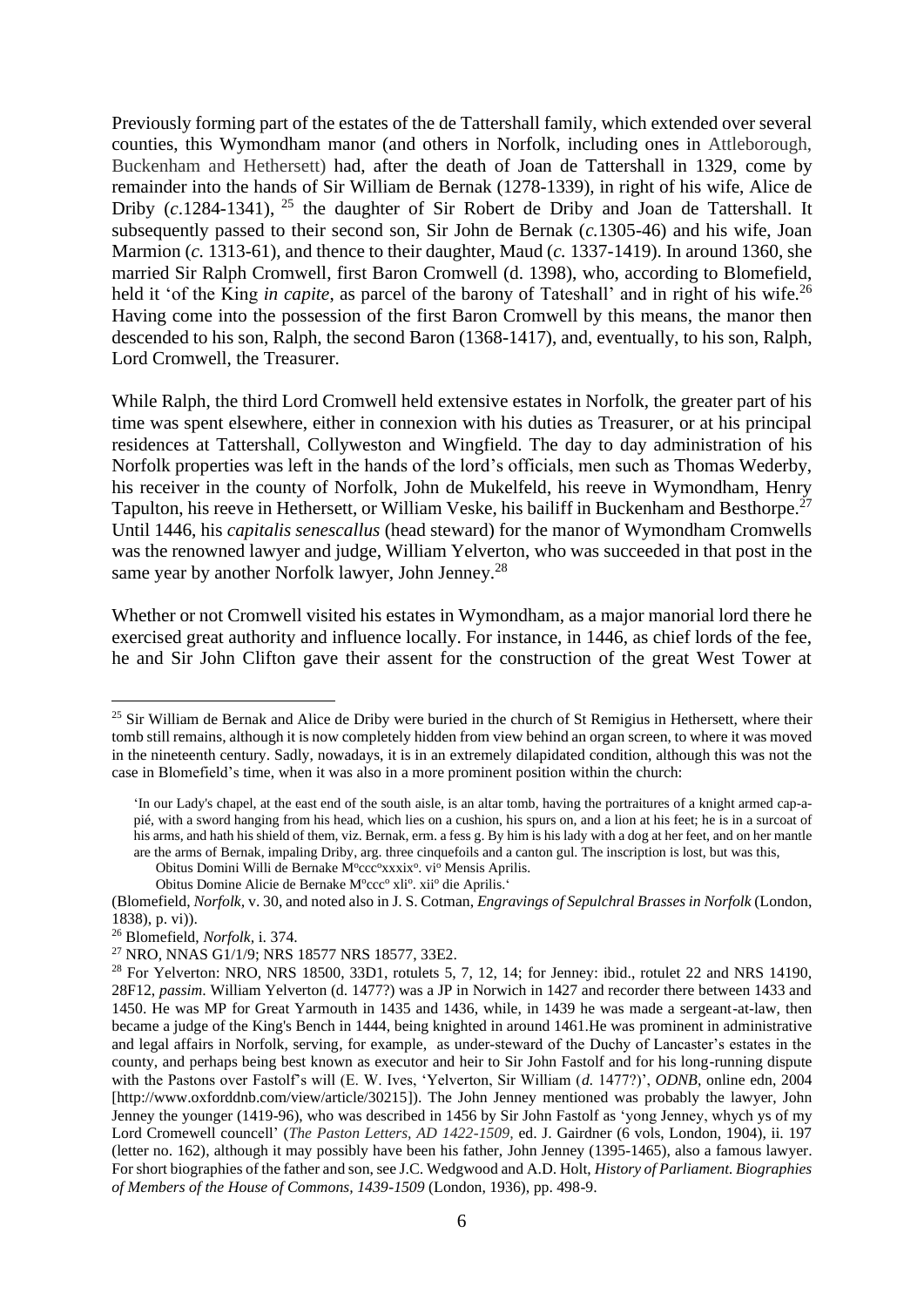Wymondham Priory, the extensive works starting in 1447.<sup>29</sup> Cromwell's and Clifton's association with the tower was commemorated in the heraldry which appears above its west door, where appear nineteen shields, which may originally have been painted with the arms of those who donated funds for the construction of the tower. However, while Clifton's arms appear in the left spandrel,<sup>30</sup> those of Cromwell, flanked on each side by eight smaller shields, prominently occupy the place of honour, centrally, over the doorway,<sup>31</sup> a clear reflection of his importance and almost certainly of the part which he must have played in effecting the building of the tower.

# *Cromwell's Motto and Badge*

The display of Cromwell's badge and motto, in prominent positions within the decoration in Henry VI's market charter of 1440 – respectively in the initial capital of *Henricus* and in the top line of the text – may be a further indication of the high regard in which he was held in Wymondham, or, more probably, may suggest that he had played an actual part in the acquisition of the charter. Grants of charters by the crown were usually the end result of previous negotiations and were rarely made spontaneously. Often, in such instances, townsmen petitioned the king to grant them privileges (for which they usually also had to pay<sup>32</sup>), or else individuals of esteem, such as local lords, might lobby on their behalf, either separately or in conjunction with them.<sup>33</sup> It seems therefore possible that the men of Wymondham may have approached the Lord Treasurer, who was highly placed within in the royal administration and also had local connexions, and requested him to exert his influence on their behalf. While, in this instance, Cromwell's intervention cannot be confirmed, it does, however, seem likely, as there is more than a suspicion that he may have interceded in this way, elsewhere, on other occasions. Dr Simon Payling has noted that a petition submitted by the citizens of Lincoln to Parliament in 1426 bears the inscription *per dominum de Crumwell* ('by Lord Cromwell'), while another, presented in the Parliament of November 1449 by the MP, John Skelton of Armathwaite, Cumberland, for exemption from the Act of Resumption, similarly has on its face *per dominum de Cromwell.* Although both examples present no absolute proof, the

<sup>29</sup> P. Cattermole, 'The Gothic Additions', *Wymondham Abbey. A History of the Monastery and Parish Church,*  ed. P. Cattermole (Wymondham, 2007), pp. 98-100. Cattermole gives the date of the indenture containing their assent as 14 January 1446 (p. 98), whereas it was 27 January 1446 (Wymondham Abbey Muniment Room, Wymondham Parish Records 9/1/6).

<sup>&</sup>lt;sup>30</sup> The arms in the right spandrel are those of Clifton's son-in-law, Sir Andrew Ogard, a Danish knight, originally named Anders Pedersen Gyldenstjerne, of Aagaard in Jutland, who, from the 1420s, had a long military career in the service of the English crown, received letters of denization in 1433, acquired estates in Norfolk and elsewhere, and who was buried in Wymondham Abbey in 1454. See Wedgwood and Holt, *History of Parliament,* pp. 644-5; and A.E. Marshall, 'The Role of English War Captains in England and Normandy, 1436-61' (MA thesis, Swansea University, 1974), pp. 44-6, 155-6 ; and, particularly, J. Stratford, *The Bedford Inventories. The Worldly Goods of John, Duke of Bedford, Regent of France (1389-1435)* (London, 1993), pp. 417-21; and C.M. Hansen, 'Sir Andrew Ogard, a "Stranger Knight"', *The Genealogist* [New York: Association for the Promotion of Scholarship of Genealogy]*,* xix, part 2 (2005), 179-86.

<sup>31</sup> T. Sims, 'Heraldry and Patronage', *Wymondham Abbey,* ed. Cattermole, pp. 34-5. Most of the heraldry is difficult to decipher, as many of the shields have suffered from erosion. However, Cromwell's achievement of arms, although weathered, has been deeply carved and so is still intelligible. It comprises a shield accouché, bearing quarterly, 1 and 4: Cromwell (Argent, a chief Gules, over all, a bend Azure); 2 and 3: Tattershall (chequy, Or and Gules, a chief Ermine), above which is a great helm with mantling, surmounted by a panache.

<sup>32</sup> On the costs associated with acquiring a royal charter or letters patent, see Maxwell Lyte, *Historical Notes on the Use of the Great Seal*, pp. 327-59.

<sup>33</sup> See A. Musson, 'Queenship, Lordship and Petitioning in Late Medieval England', *Medieval Petitions: Grace and Grievance*, ed[. W.M. Ormrod,](https://boydellandbrewer.com/catalogsearch/advanced/result/?meta_keyword=&name=&subtitle=&contributors=W.+Mark+Ormrod) [G. Dodd](https://boydellandbrewer.com/catalogsearch/advanced/result/?meta_keyword=&name=&subtitle=&contributors=Gwilym+Dodd) and A. Musson (York, 2009), pp. 156-72, espec. p. 158; D.M. Palliser, 'Towns and the English State, 1066-1500', *The Medieval State. Essays Presented to James Campbell,* ed. J.R. Maddicott and D.M. Palliser (London, 2000), p.129 and n. 9.